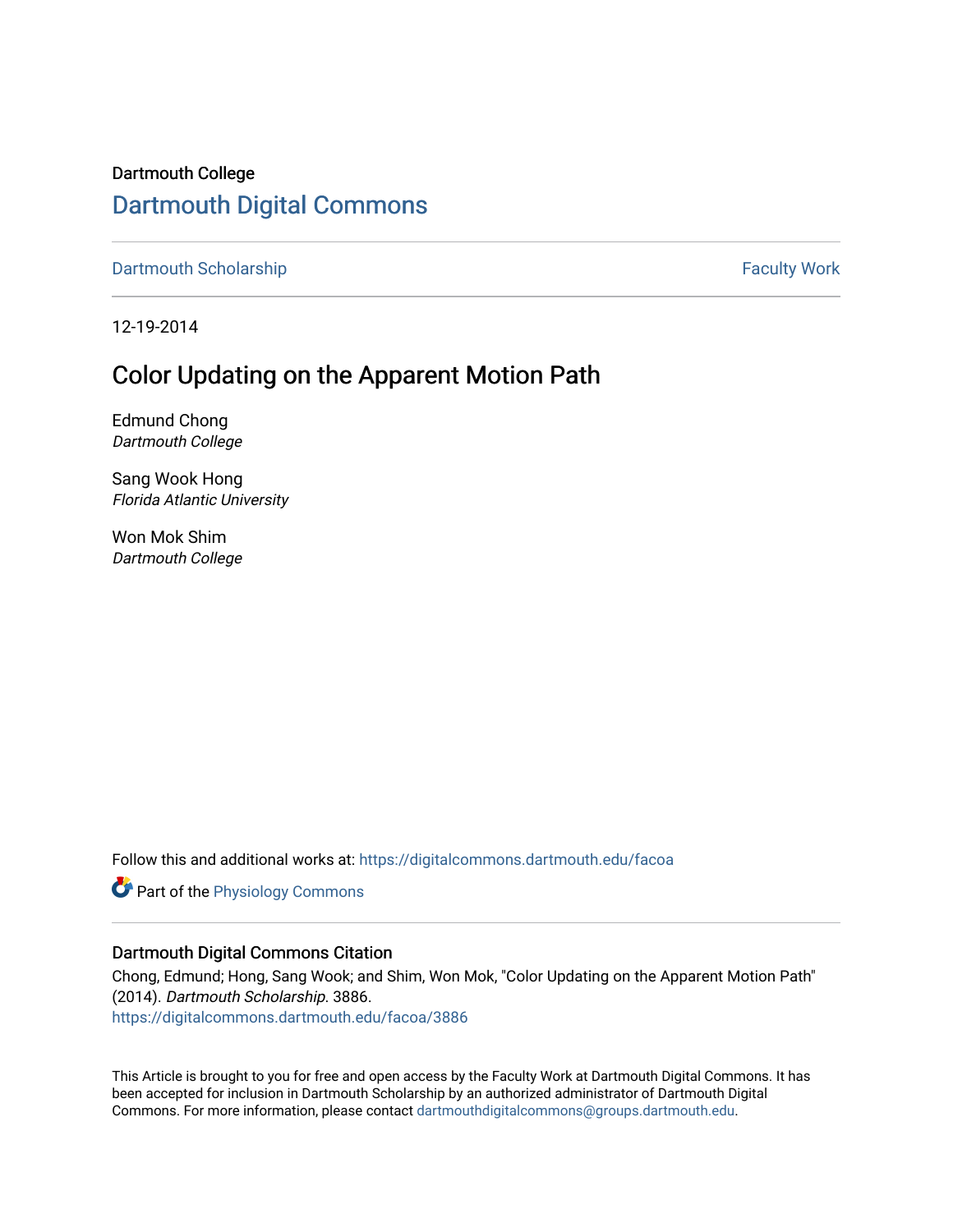# Color updating on the apparent motion path

**Edmund Chong Edmund Chong Edmund Chong Edmund Chong Brain Sciences**, **Edmund Chong Brain Sciences**, **Edmund Chong Brain Sciences**, **Edmund Chong Brain Sciences**, **Edmund 2016** Dartmouth College, Hanover, NH

Department of Psychology, Florida Atlantic University,<br>Boca Raton, FL Boca Raton, FL Boca Raton, FL

When a static stimulus appears successively at two distant locations, we perceive illusory motion of the stimulus across them–long-range apparent motion (AM). Previous studies have shown that when the apparent motion stimuli differ in shape, interpolation between the two shapes is perceived across the AM path. In contrast, the perceived color during AM has been shown to abruptly change from the color of the first stimulus into that of the second, suggesting interpolation does not occur for color during AM. Here, we report the first evidence to our knowledge, that an interpolated color, distinct from the colors of either apparent motion stimulus, is represented as the intermediate percept on the path of apparent motion. Using carefully chosen

target colors—cyan, pink, and lime—that are

shape and color during apparent motion.

When a static stimulus appears successively at two different locations, we perceive motion of the stimulus across the two locations; this is known as long-range apparent motion (AM; Kolers, [1972](#page-12-0); Korte, [1915;](#page-12-0)

respectively, we show that detection of a target presented on the apparent motion path was impaired when the color of the target was "in-between" the initial and terminal stimulus colors. Furthermore, we show that this feature-specific masking effect for the intermediate color cannot be accounted for by color similarity between the intermediate color and the color of the terminal inducer. Our findings demonstrate that intermediate colors can be interpolated over the apparent motion trajectory as in the case of shape, possibly involving similar interpolation processes for

perceptually and neurally intermediate between blue and green, orange and magenta, and green and orange

**Won Mok Shim**  $\sum_{\text{Department of \text{Psychological and Brain Sciences,}}$ Dartmouth College, Hanover, NH



Wertheimer, [1912\)](#page-12-0). Moreover, when the spatiotemporal parameters of the stimulus are optimal, the percept has not only a sense of illusory motion but also consists of a smooth transition of a well-defined object from one location to another, though no physical inputs are actually present along the path (Wertheimer, [1912\)](#page-12-0).

Previous studies demonstrate that these illusory representations generated along the apparent motion path can interact with physically-presented stimuli (Hogendoorn, Carlson, & Verstraten, [2008;](#page-12-0) Yantis & Nakama, [1998\)](#page-12-0). Yantis and Nakama ([1998\)](#page-12-0) showed that detection of targets is impaired when they are presented on the apparent motion path, suggesting that bottom-up stimuli can be masked by an illusory ''token'' created by apparent motion (apparent-motioninduced masking effect). Moreover, Schwiedrzik, Alink, Kohler, Singer, and Muckli [\(2007\)](#page-12-0) found that this interaction is strongest when the target is presented spatiotemporally in time with the presumed intermediate apparent motion representation.

More recent studies suggest that this illusory token is not only spatiotemporal but also incorporates visual features of the apparent motion stimuli (Hidaka, Nagai, Sekuler, Bennett, & Gyoba, [2011](#page-11-0)). For example, using oriented Gabors, Hidaka et al. ([2011](#page-11-0)) demonstrated that target orientations, similar to the orientation of the apparent motion inducers, were more difficult to detect on the apparent motion path. Furthermore, when the inducers changed their orientation during apparent motion, causing a percept of a rotation, detection of targets with orientations similar to the presumed intermediate was impaired. This suggests that intermediate visual features of two different AM inducers are interpolated during apparent motion.

Conversely, unlike orientation, studies with stimuli changing color in apparent motion failed to show an

Citation: Chong, E., Hong, S. W., & Shim, W. M. (2014). Color updating on the apparent motion path. Journal of Vision, 14(14):8, 1–12, http://www.journalofvision.org/content/14/14/8, doi:10.1167/14.14.8.

**Introduction** 

Downloaded from jov.arvojournals.org on 07/19/2019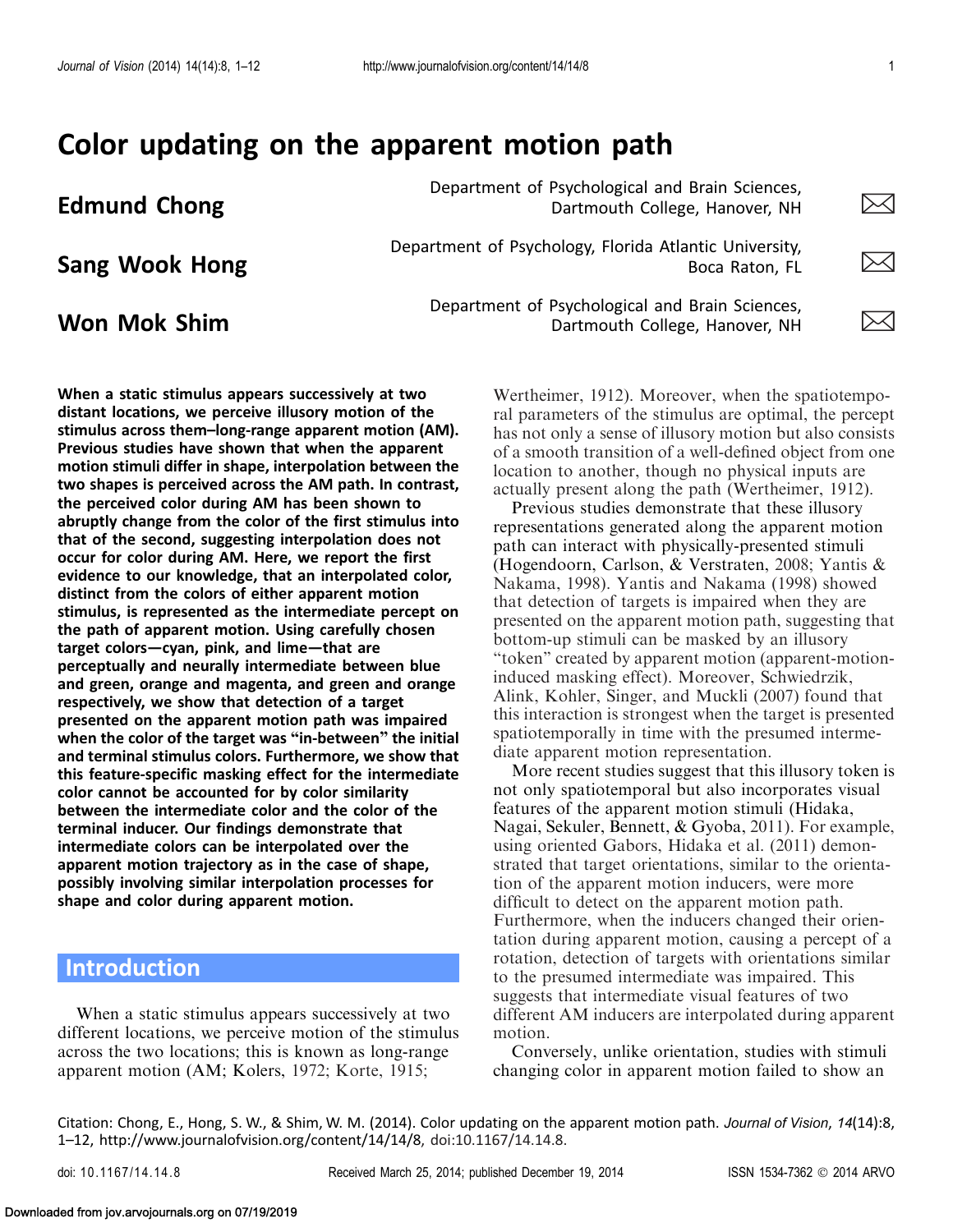interpolation along the apparent motion path. Kolers and von Grünau ([1976\)](#page-12-0) found that when observers viewed apparent motion between red and green or blue and yellow stimuli, the perceived color along the apparent motion path appeared to abruptly change from the color of the first stimulus into that of the second, without any percept of an intermediate color on the path. Souto and Johnston ([2012](#page-12-0)) also showed that the apparent color of a probe on the apparent motion path is biased toward the color of the AMinducing stimuli, indicating the absence of feature interpolation for color. Based on these findings, it was proposed that transitions of form and color occur in different manners, the former being continuous and the latter being discrete (Kolers & von Grünau, [1976](#page-12-0)).

However, due to several limitations of previous studies, it still remains inconclusive whether intermediate colors can be represented along the AM path. For example, Kolers and von Grünau [\(1976\)](#page-12-0) found that color experience was matched to the color of the initial AM inducer when the fixation point was close to the position of the initial inducing stimulus, whereas it was matched to the color of the terminal AM inducer when the fixation was close to the position of the terminalinducing stimulus. Since a direct color-matching paradigm was used in Kolers and von Grünau ([1976\)](#page-12-0), this result can be due to a perceptual bias to either the initial or terminal color. Also, it may be difficult to compare the illusory percept during AM directly with physically present colors. On the other hand, Souto and Johnston [\(2012](#page-12-0)) instructed subjects to report the presence of targets on the AM path, regardless of their color, and measured how target detection threshold is affected by AM, overcoming the limitation of the colormatching paradigm. However, a possible intermediate color for their AM inducers (i.e., yellow for red/green) as well as other nonopponent inducer color pairs in Kolers and von Grünau ([1976\)](#page-12-0) were not tested.

Here, we examine whether another color, distinct from the colors of the initial and terminal AM stimuli, can be interpolated as the intermediate percept on the path of AM while avoiding the limits of previous studies. We employed a target detection task measuring elevation of detection threshold induced by AM to avoid a possible response bias, and explicitly tested intermediate colors that are distinct from the color of inducers to probe feature interpolation along the AM path. The chromaticities of initial, terminal, and intermediate colors were chosen based on chromatic contrast, so that the possible intermediate color was neurally, as well as perceptually, intermediate between two AM-inducing colors. For example, with a blue/ green pair, we set cyan as an intermediate color. The color, cyan, is intermediate in terms of a neural mechanism (blue induces high S-cone excitation, green induces low S-cone excitation, and cyan induces middle level S-cone excitation with fixed L-cone excitation level; see [Figure 2B](#page-4-0)) as well as in terms of its percept based on color mixture (cyan is also called ''bluegreen,'' which is an additive mixture of blue and green). We also tested two other pairs of colors (orange/ magenta and green/orange) to confirm that representation of intermediate colors along AM-path is not specific to a particular color pair.

In [Experiment 1,](#page-4-0) using a blue/green pair, we first test if an AM-induced masking effect is found when the color of a target presented on the AM path matches the intermediate color, cyan. In [Experiment 2,](#page-5-0) we rule out the account that the results in [Experiment 1](#page-4-0) are due to color similarity between the intermediate color (cyan) and the color of terminal inducers (green). Other color pairs, orange/magenta and green/orange are tested in [Experiment](#page-8-0)s 3 and [4](#page-7-0) in order to examine the generalizability of intermediate color interpolation during AM. In [Experiment 5,](#page-8-0) we replicate findings in previous studies using an opponent color pair (red/ green). Our findings suggest that, as in the case of orientation, a color that is not presented elsewhere in the retinal input, but that is interpolated between the apparent motion stimuli, can be represented during dynamic transitions over the apparent motion trajectory.

#### Methods

#### **Observers**

Sixteen observers participated in [Experiment 1;](#page-4-0) 15 observers participated in [Experiment 2](#page-5-0), six of whom also took part in [Experiment 1;](#page-4-0) 16 observers participated in [Experiment 3,](#page-6-0) five of whom also participated in [Experiment 1](#page-4-0); 12 observers participated in [Experi](#page-7-0)[ment 4,](#page-7-0) five of whom also participated in [Experiment 1](#page-4-0); and 10 observers participated in [Experiment 5](#page-8-0), two of whom also participated in [Experiment 1.](#page-4-0) All observers had normal or corrected-to-normal visual acuity and normal color vision. All observers were financially compensated for their time and gave informed written consent within a protocol approved by the Committee for the Protection of Human Subjects at Dartmouth College. All observers were naïve to the purpose of the study.

#### Stimuli and procedure

The observers were tested in a dimly lit room at a viewing distance of 57 cm from a 17-inch Mitsubishi CRT monitor (1024  $\times$  768 pixels, 75 Hz; Mitsubishi, Tokyo, Japan) whose R, G, B guns were calibrated using a spectroradiometer (Ocean Optics USB4000, Dunedin, FL) and a luminance meter (Minolta LS100, Ramsey, NJ), creating a color look-up-table (8-bit for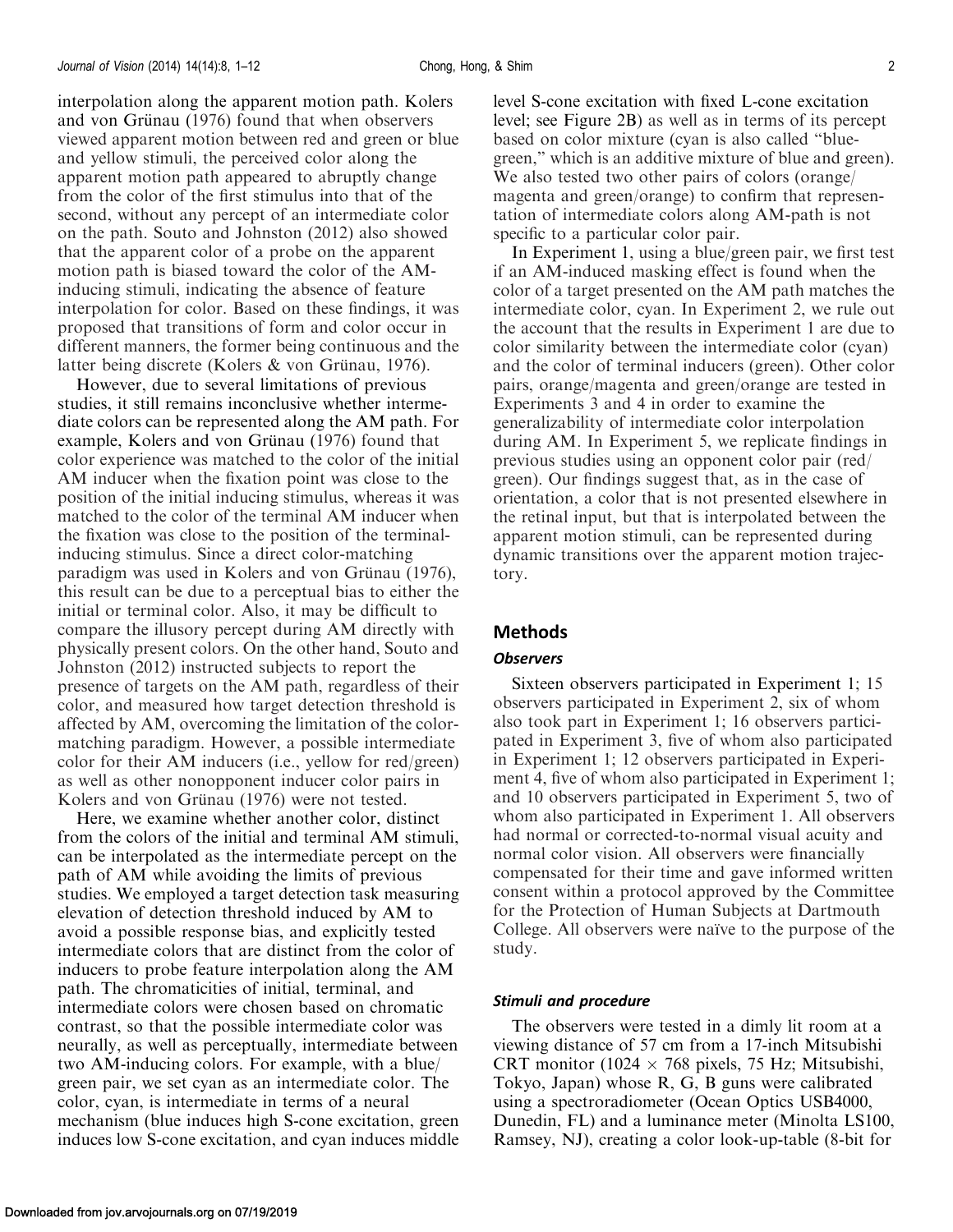

Figure 1. Stimulus presentation order shown to observers in [Experiment 1](#page-4-0).

R, G, and B). Head and chin rests were used to stabilize their heads for the duration of the study. Stimuli were created and displayed with MATLAB using the Psychophysics Toolbox (Brainard, [1997](#page-11-0); Pelli, [1997](#page-12-0)). We utilized a modified version of the "bistable quartet" (Ramachandran & Anstis, [1983;](#page-12-0) Ternus, [1938\)](#page-12-0), in which two colored Gaussian blobs (1.8° in radius,  $\sigma =$ 0.2, 5.7 $\degree$  to 9 $\degree$  in eccentricity) at diagonally opposite corners of an imaginary square are alternately presented with two blobs at the other opposite corners (Figure 1). The resulting percept is bistable, in that either a horizontal or a vertical direction of apparent motion is possible to perceive at any given moment. Observers maintained their fixation at a point in the center of the imaginary square while perceiving the AM stimuli. They first practiced switching their percept between horizontal and vertical apparent motion until they could do so for three consecutive trials. Also, the horizontal and vertical distance between the centers of the blobs was adjusted for each observer so that they could perceive either direction with ease (average horizontal distance across observers:  $3.5^{\circ}$  to  $6^{\circ}$ ; vertical distance:  $4^{\circ}$  to 6.5°). At the beginning of each block, observers were cued with an arrow to see either vertical AM (On-path) or horizontal AM (Off-path) and pressed the space-key to start the block of 20 trials. On each trial, five cycles of apparent motion were presented with 500 ms intercycle interval. Stimulus duration and interstimulus interval (ISI) were both 100 ms.

A two-alternative forced choice (2AFC) task was used to measure the chromaticity contrast threshold for the detection of a target during apparent motion. A target patch, the same Gaussian blob as the apparent

motion inducers but low-contrast, was presented for 34 ms (ISI: 33 ms) at the midpoints of either the left or right of the two vertical apparent motion paths on the third or fourth motion cycle. They were on the apparent motion path (On-path) when vertical AM was perceived but were no longer on the path (Off-path) when horizontal AM was seen. Observers reported on which apparent motion path the target appeared by pressing the "Z" (left) or "M" (right) keys. If on a given trial observers perceived the incorrect direction of motion, they were asked to press the ''V'' key, and those trials were excluded from data analysis (an average of 2.6% ([Experiment 1](#page-4-0)), 1.7% ([Experiment 2](#page-5-0)), 3.6% [\(Experiment 3\)](#page-6-0), 1.1% [\(Experiment 4\)](#page-7-0), and 0.8% ([Experiment 5](#page-8-0)) of trials per observer). The next trial commenced after observers made their response. The bistable quartet stimulus guarantees that any effect between the on-path and off-path conditions is not due to physical differences in the stimulus.

In [Experiment 1](#page-4-0), the colors of the initial and the terminal inducers were blue ( $l = 0.627$ ,  $s = 5.0$ ) and green ( $l=0.627$ ,  $s=0.2$ ) respectively, which vary only in their S-cone excitation level with fixed L-cone excitation level. At its highest saturation, the target was one of four colors ([Figure 2A](#page-4-0)): matching either the color of the initial inducers (blue), the color of the terminal inducers (green), the presumed in-between color between the two inducer colors (cyan:  $l=0.627$ ,  $s=1.0$ ), or a control color at the same S-cone excitation level as the in-between color, cyan, but in the opposite polarity in L-cone excitation (pink:  $l = 0.707$ ,  $s = 1.0$ ). The control color was included to allow for a comparison baseline detection threshold. The chromaticity values of the targets and inducers are shown on the modified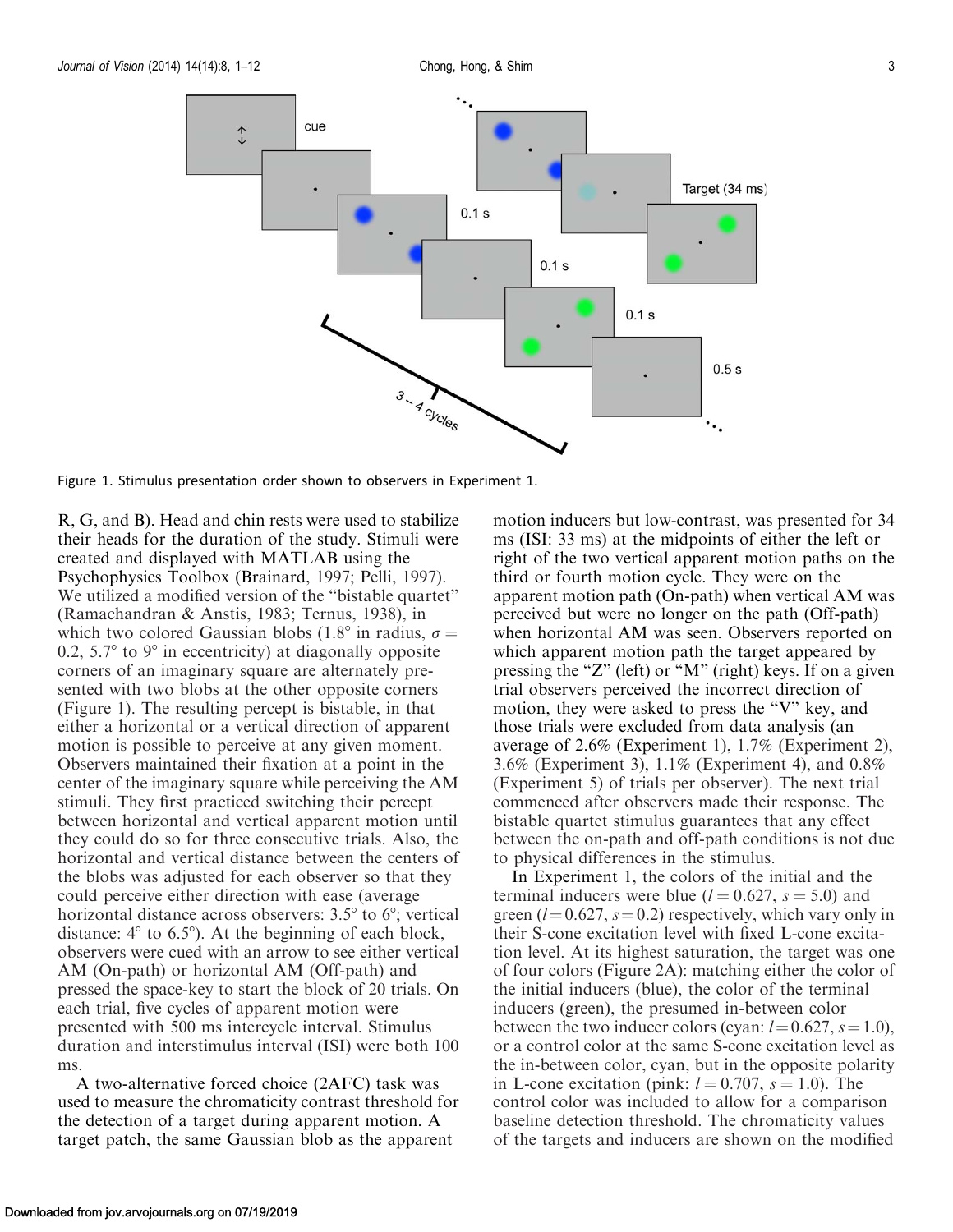<span id="page-4-0"></span>

Figure 2. (A) Stimuli and target conditions in Experiment 1. (B) Four target colors (Blue: initial, Cyan: intermediate, Green: terminal, and Pink: control) used in Experiment 1 and two other colors (orange and magenta) used in [Experiment 2](#page-5-0) displayed in Cone-Excitation Chromaticity space (MacLeod & Boynton, [1979\)](#page-12-0).

Cone-Excitation color space (MacLeod & Boynton, [1979\)](#page-12-0), which is based on Smith and Pokorny ([1975\)](#page-12-0) cone fundamentals, in Figure 2B. To measure the sensitivity of detecting each perceived color on the apparent motion path while excluding the influence of luminance contrast, the colors of the stimuli were individually set at each observer's equiluminant level at 10 cd/m<sup>2</sup> using a minimum motion technique (Anstis  $\&$ Cavanagh, [1983\)](#page-11-0). The stimuli were presented on an equal-energy-spectrum (EES) ''white'' background that was also equiluminant to the target (10  $cd/m^2$ ). For each target color, we measured the chromatic contrast threshold for detecting a target at 80% accuracy using QUEST (Watson & Pelli, [1983](#page-12-0)). Within each QUEST procedure, chromatic contrast of the target was manipulated by adjusting both L- and S-cone contrast when the target color was either the initial or terminal color. When the target color was either the intermediate or control color, L-cone contrast was adjusted in Experiment 1, [2](#page-5-0), and [3,](#page-6-0) and S-cone contrast was adjusted in [Experiment 4.](#page-7-0) The chromatic contrast was adjusted in terms of ''percent of maximum contrast'' for each target color. There were 16 blocks of 320 trials in total, eight horizontal AM and eight vertical AM, consisting of 20 trials each. The order of the blocks was randomized for each observer. The side on which a target appeared (left vs. right) and the color of a target were randomized within a block. The contrast threshold for each condition (target color  $[4] \times$  apparent motion [2]) was estimated based on 40 trials.

## Experiment 1

In Experiment 1, we examine whether an intermediate color that is distinct from the inducers' colors can be interpolated on the apparent motion path. More

specifically, using a blue/green pair, we test if color detection thresholds for a target presented on the apparent motion path increases (AM masking effect) when its color matches the intermediate color, cyan. If the intermediate color is represented along the AM path, we would expect to see a decrease in the target detection performance when the target patch's color is identical to the presumed intermediate color.

#### Results

A two-way repeated-measures analysis of variance (ANOVA) with a Greenhouse-Geisser correction (apparent motion [On-path and Off-path]  $\times$  target color [blue, green, cyan, and pink]) on target detection thresholds revealed a significant effect of apparent motion,  $F(1, 15) = 4.683$ ,  $p = 0.047$ , consistent with the apparent motion masking effect reported in previous studies (Hidaka et al., [2011](#page-11-0); Hogendoorn et al., [2008](#page-12-0); Yantis & Nakama, [1998](#page-12-0)). A main effect of target color was also significant,  $F(1.688, 25.323) = 17.961, p <$ 0.001, mainly due to the lower threshold for blue targets compared to other colored targets (Blue:  $M=10.907$ , SE  $\mu = 2.607$ ; Cyan:  $M = 29.239$ ,  $SE = 4.424$ ; Green:  $M =$ 18.663,  $SE = 2.325$ ; Pink:  $M = 18.486$ ,  $SE = 1.961$ . Crucially, an interaction between AM and target color was significant,  $F(1.668, 25.018) = 4.679$ ,  $p = 0.024$ , indicating that apparent motion-induced masking is modulated by the color of the target [\(Figure 3](#page-5-0)).

To further compare the size of the apparent motioninduced masking effect across the four target colors and to remove individual biases, we calculated the AM masking index, a normalized difference score between On- and Off-path thresholds for each color as (Onpath-Off-path)/ $AVE(On-path+Off-path)$ . A high AM masking index would reflect an asymmetry in the target detection threshold for on-path versus off-path appar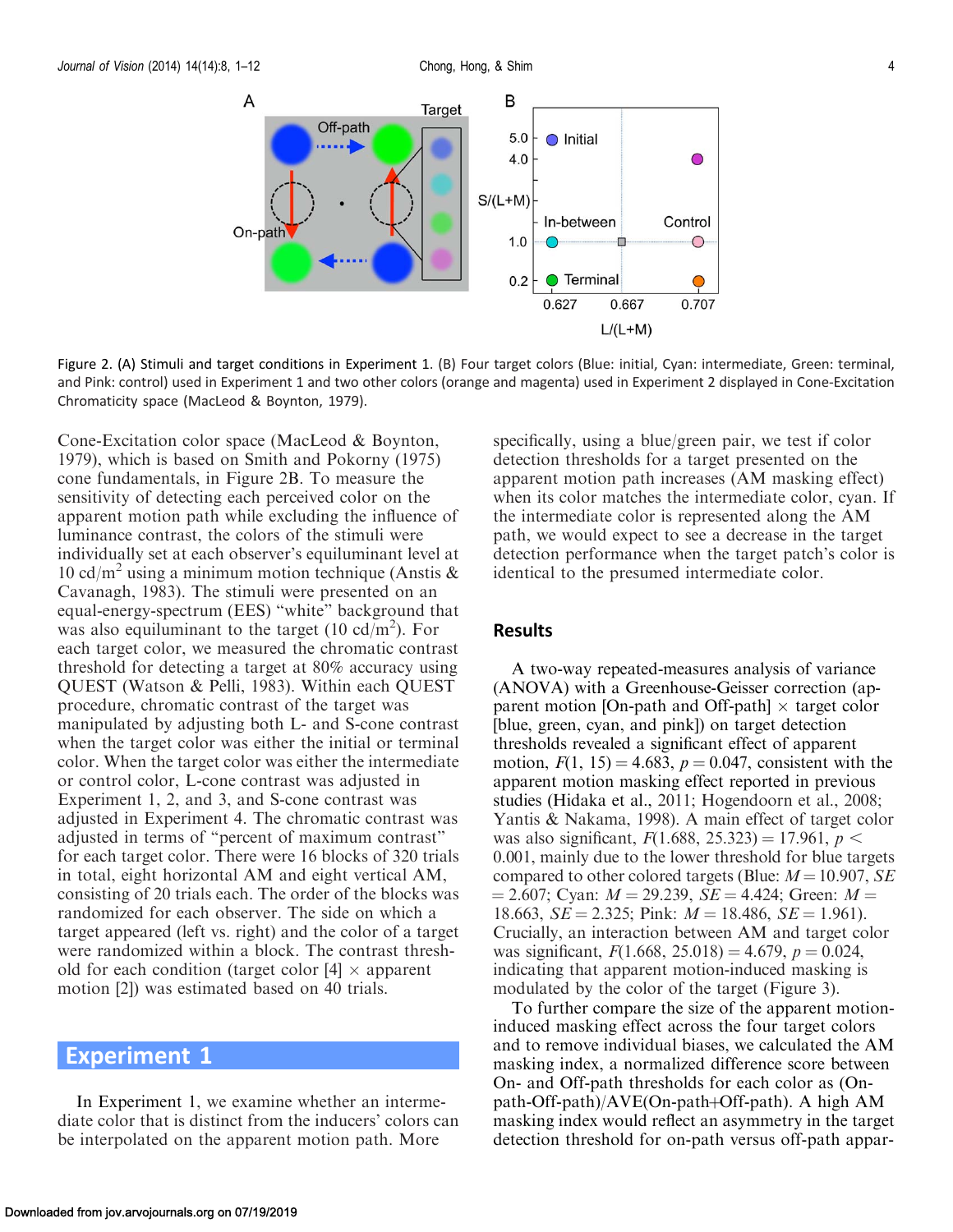Α

Contrast Threshold

<span id="page-5-0"></span>

 $-0.2$  $-0.3$ 

Figure 3. (A) Average color contrast thresholds (percent of max) for target detection in the On-path and Off-path conditions for each target color in [Experiment 1](#page-4-0). (B) AM masking effect for each target color. Error bars in this figure and subsequent ones show  $\pm 1$  SE of the mean.

ent motion, and would manifest only if AM masking is indeed present. An ANOVA comparing the AM masking index for each target color confirmed a significant effect of color,  $F(3, 45) = 3.158$ ,  $p = 0.034$ . Subsequent paired t-tests revealed that the significant masking effect compared to the control color is shown for both cyan, the presumed intermediate color between the AM stimuli (Cyan:  $M = 0.449$ ,  $SEM = 0.157$ ; Pink:  $M = -0.030, SEM = 0.182$  [t(15) = 2.325, p = 0.035] and green, the color of the terminal inducers (Green:  $M =$ 0.374,  $SEM = 0.116$  [ $t(15) = 2.541$ ,  $p = 0.023$ ]. The AM masking effect for green targets (color of the terminal inducers) is consistent with the previous finding (Kolers  $&$  von Grünau, [1976\)](#page-12-0), indicating predictive color updating, and it can account for the marginally significant result in a linear contrast of cyan and other colors. There was no significant difference between the AM masking index for the blue target color (color of the initial inducers) compared to the control color (Blue: M  $= 0.019$ ,  $SEM = 0.180$   $[t(15) = 0.248, p = 0.807]$ .

These results indicate that an intermediate color between the colors of the apparent motion inducers can be interpolated on the AM path when the object's color transforms from one to another across the AM path. This representation of intermediate features in apparent motion is consistent with the previous finding in the case of apparently rotating oriented Gabors (Hidaka et al., [2011\)](#page-11-0) suggesting the involvement of similar interpolation processes for shape and color over the course of apparent motion.

Experiment 2

We found impaired target detection for the inbetween (cyan) and terminal (green) colors compared to the control color (pink) when the target is presented on the apparent motion path in [Experiment 1.](#page-4-0) The target detection impairment for the intermediate color suggests that interpolation of color can occur over the apparent motion trajectory. One alternative account is that only the terminal color (green) is represented on the AM path as previously found (Kolers & von Grünau, [1976\)](#page-12-0), but because cyan is perceptually more similar to green (i.e., closer to green on CIE-Lab color space) than the other two colors, blue and pink, detection of cyan targets is also impaired. To rule this out, we conducted Experiment 2 using green for both the initial and terminal stimuli. If the color similarity between the intermediate and the terminal color contributed to the detection impairment for the intermediate color in [Experiment 1,](#page-4-0) detecting cyan targets would still be impaired in this case.

#### Methods

The stimuli and procedures were the same as [Experiment 1](#page-4-0) except that both pairs of inducers were green ( $l = 0.627$ ,  $s = 0.2$ ).

#### Results

A repeated-measures ANOVA with a Greenhouse-Geisser correction revealed a significant main effect of apparent motion,  $F(1, 14) = 7.792$ ,  $p = 0.014$ , and target color (Blue:  $M = 6.585$ ,  $SE = 0.850$ ; Cyan:  $M = 19.375$ ,  $SE = 2.490$ ; Green:  $M = 28.205$ ,  $SE = 6.123$ ; Pink:  $M =$ 19.734,  $SE = 2.669$ ;  $F(1.403, 19.642) = 10.545, p =$ 0.002. As in [Experiment 1,](#page-4-0) an interaction of apparent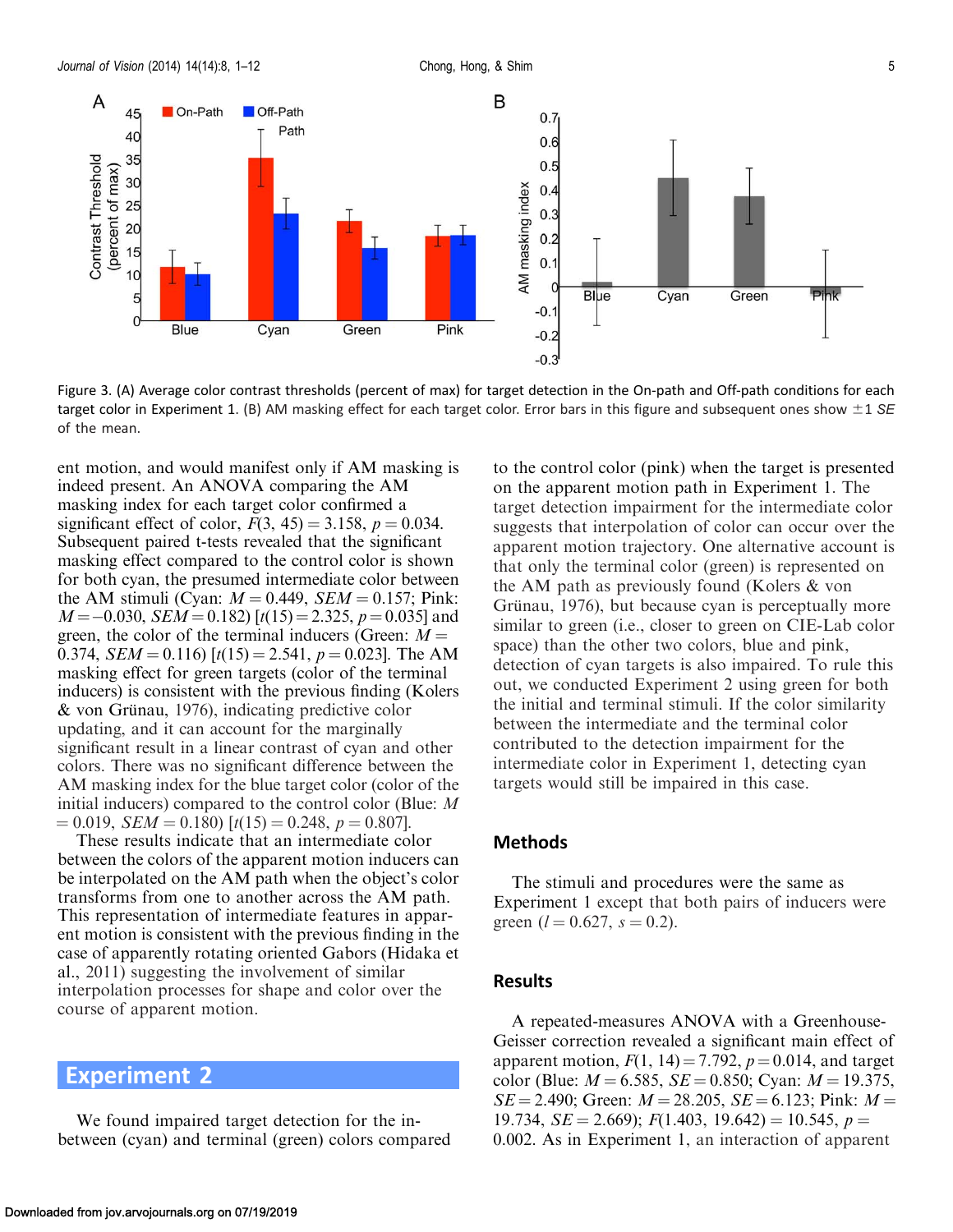<span id="page-6-0"></span>A

Contrast Threshold

(percent of max)

50

40

30

20

 $10$ 

 $\Omega$ 

**Blue** 



Blue

 $-0.2$ Figure 4. (A) Average color contrast thresholds for target detection in the On-path and Off-path conditions in [Experiment 2.](#page-5-0) (B) AM masking effect for each target color.

Pink

Green

motion and target color was also significant,  $F(1.319)$ ,  $18.462$ ) = 5.348,  $p = 0.025$  (Figure 4).

Cyan

A subsequent ANOVA comparing the AM masking index for each target color revealed a significant effect of color,  $F(3, 42) = 2.906$ ,  $p = 0.046$ . Paired t tests on the AM masking index confirmed the increase of the AMinduced masking effect for green targets compared to the control color (Green:  $M = 0.613$ ,  $SEM = 0.115$ ; Pink:  $M = 0.045$ ,  $SEM = 0.179$   $[t(14) = 2.761, p =$ 0.015]. However, there was no significant difference between the control color and either of the other two target colors (Cyan:  $M = 0.102$ ,  $SEM = 0.170$  [t(14) = 0.266,  $p = 0.794$ ; Blue:  $M = 0.138$ ,  $SEM = 0.126$  [t(14) = 0.421,  $p = 0.680$ , indicating that a significant AM masking effect compared to a control color was found only for the inducers' color (green) but not for the color that is perceptually similar to the inducer color (cyan) when the color remains the same across the apparent motion path. These results are consistent with the previous findings (Kolers  $&$  von Grünau, [1976](#page-12-0); Souto & Johnston, [2012\)](#page-12-0) and suggest that the feature-specific masking effect for interpolated color found in [Exper](#page-4-0)[iment 1](#page-4-0) cannot be accounted for by color similarity between the interpolated color and the color of the terminal apparent motion stimulus.

## Experiment 3

In order to show that the color updating during apparent motion observed in [Experiment 1](#page-4-0) is not specific to the color pair we chose (blue/green) but is a general phenomenon, we test another color pair (orange/magenta) that also varies only in the S-cone excitation level but has a different L-cone excitation level than the blue/green color pair. For this new color pair, the intermediate color, pink, can be found by averaging the S-cone excitation values of the two inducers.

Cyan

Green

#### Methods

The stimuli and procedures were the same as [Experiment 1](#page-4-0) except for the colors of the inducers and the target. The colors of the initial and the terminal inducers were orange ( $l = 0.707$ ,  $s = 0.2$ ) and magenta (l  $\mu = 0.707$ ,  $s = 4.0$ ), respectively, which like the blue/green pair only vary in S-cone excitation level but have the same L-cone excitation level [\(Figure 2B](#page-4-0)). At highest saturation, the color of the target was one of the following four: the initial inducers' color (orange), the terminal inducers' color (magenta), the intermediate color between the two inducers (pink:  $l = 0.707$ ,  $s = 1.0$ ), or a control color (cyan:  $l = 0.627$ ,  $s = 1.0$ ). Observers performed 48 practice trials at the start of the session and confirmed that they were able to switch between horizontal and vertical apparent motion with ease.

#### Results

A repeated-measures ANOVA revealed a significant effect of apparent motion,  $F(1, 15) = 6.642$ ,  $p = 0.021$ , replicating an AM color masking effect for the new color pair. There was a main effect of target color,  $F(3, 1)$  $(45) = 14.421$ ,  $p < 0.001$ , due to the lower threshold for magenta targets compared to other colored targets (Orange: 14.088,  $SE = 1.832$ ; Pink:  $M = 19.867$ ,  $SE =$ 2.981; Magenta:  $M = 9.958$ ,  $SE = 1.883$ ; Cyan:  $M =$ 21.923,  $SE = 2.891$ . However, an interaction between apparent motion and target color was not significant,

Pink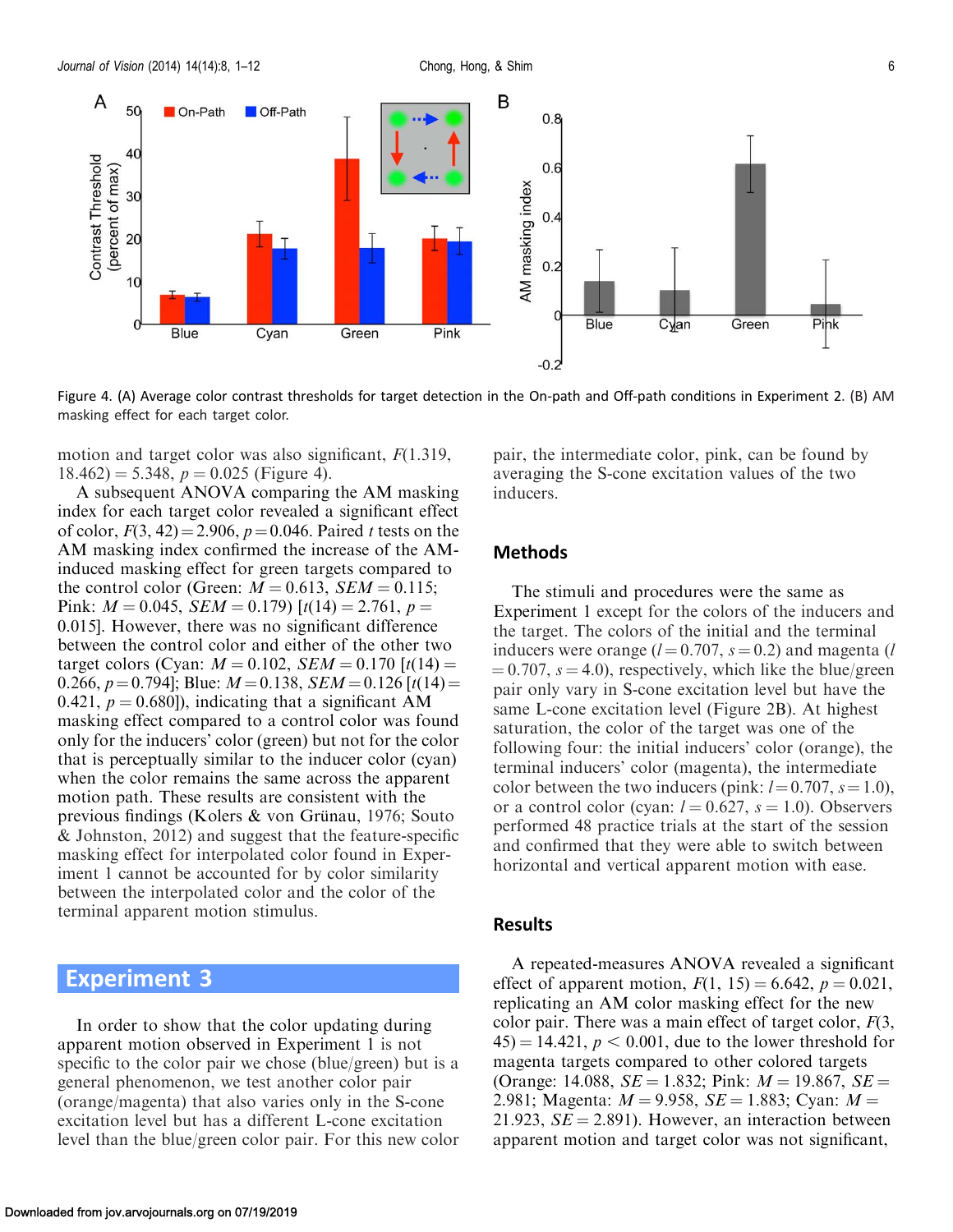<span id="page-7-0"></span>

Figure 5. (A) Average color contrast thresholds for target detection in [Experiment 3](#page-6-0). (B) AM masking effect for each target color.

 $F(3, 45) = 1.475$ ,  $p = 0.234$  (Figure 5), unlike in [Experiment 1](#page-4-0) and [2.](#page-5-0)

An ANOVA comparing the AM masking index for each target color showed no effect of color,  $F(3, 45) =$ 1.856,  $p = 0.151$ . However, a subsequent paired t-test on the AM masking index revealed a significant masking effect for only the intermediate color, pink  $(M = 0.501, SEM = 0.168)$ , compared to the control color (Cyan:  $M = -0.010$ ,  $SEM = 0.104$ )  $[t(15) =$ 2.543,  $p = 0.023$ . The AM masking index was not significantly different between the control color and the other two colors, orange and magenta (Magenta:  $M = 0.273$ ,  $SEM = 0.165$   $[t(14) = 1.341, p = 0.200]$ ; Orange:  $M = 0.166$ ,  $SEM = 0.185$  [t(15) = 0.751, p =  $(0.464)$ .

These results suggest that the color interpolation during AM is not specific to the color pair used in [Experiment 1](#page-4-0) (blue/green) but is also evident for other colors that vary only in their S-cone excitation levels.

## Experiment 4

In the first set of three experiments, we used color pairs that differ only by their S-cone excitation levels, with fixed L-cone excitation levels. In order to examine whether target detection impairment is also evident for colors that vary only in their L-cone excitation levels (with fixed S-cone excitation levels), we essayed another color pair of green and orange inducers, which has an intermediate color of lime (yellowish green).

#### Methods

The stimuli and procedures were the same as [Experiment 1](#page-4-0) except for the colors of the inducers and targets. The colors of the initial and the terminal inducers were green ( $l = 0.627$ ,  $s = 0.2$ ) and orange ( $l =$ 0.707,  $s = 0.2$ ), respectively (Figure 6A). At highest



Figure 6. (A) Average color contrast thresholds for target detection in Experiment 4. (B) AM masking effect for each target color.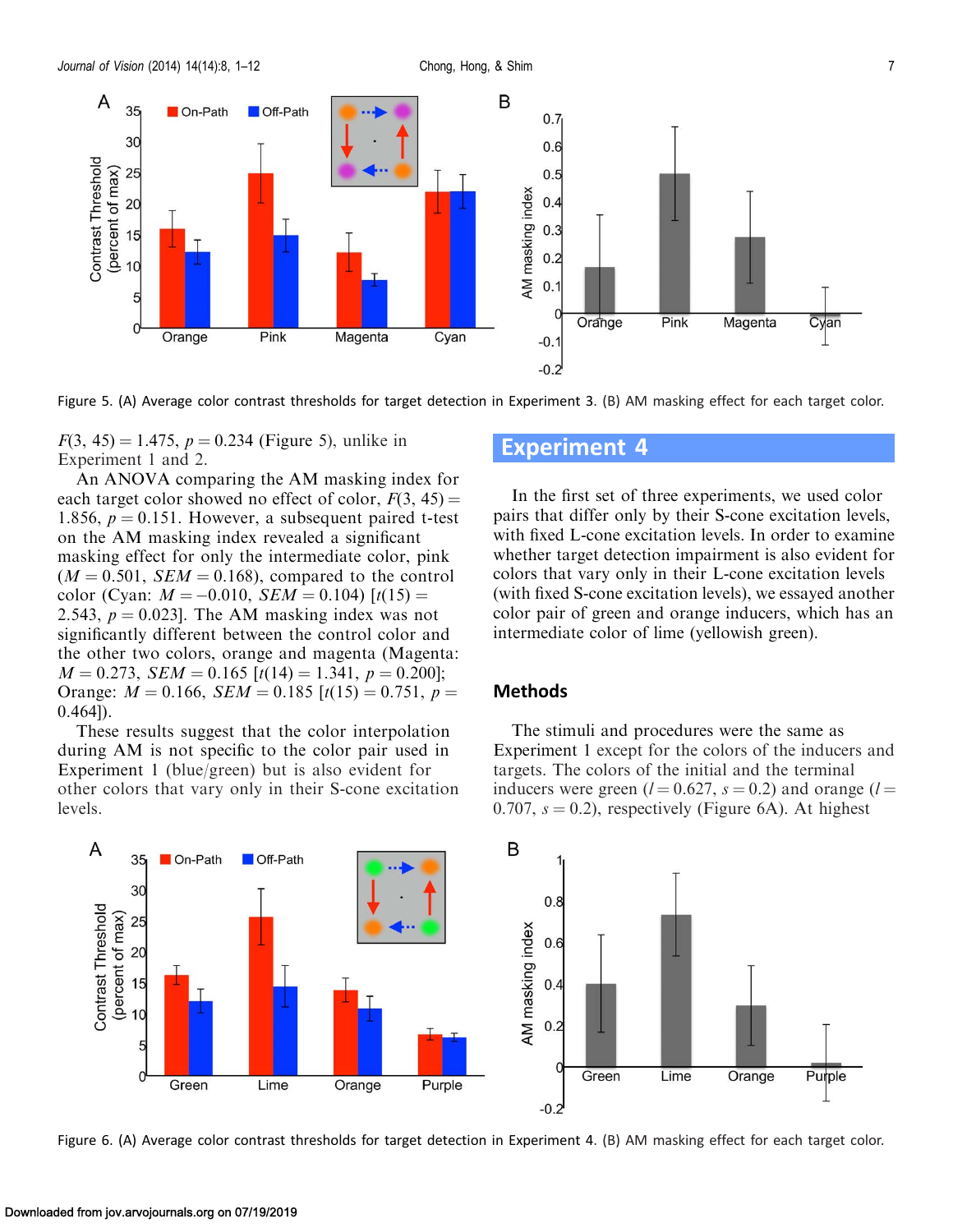<span id="page-8-0"></span>

Figure 7. (A) Average color contrast thresholds for target detection in Experiment 5. (B) AM masking effect for each target color.

saturation, the color of the target was one of the following: the initial inducers' color (green), the terminal inducers' color (orange), the intermediate color between the two inducers (lime:  $l = 0.667$ ,  $s = 0.2$ ), or a control color with the same L-cone level as the intermediate color but opposite S-cone polarity (purple:  $l = 0.667$ ,  $s = 5.0$ ).

#### Results

A repeated-measures ANOVA showed significant effects of color,  $F(1.596, 17.559) = 10.472$ ,  $p = 0.002$ ; Greenhouse-Geisser corrected, and condition,  $F(1, 11) =$ 9.689,  $p = 0.010$ , as well as a significant interaction between condition and color,  $F(3, 33) = 4.199$ ,  $p = 0.013$ . An ANOVA comparing the AM masking index for each target color showed a significant effect of color,  $F(3, 33) =$ 3.296,  $p = 0.032$ . Paired t-tests revealed a significant difference only between the intermediate color (Lime: M  $=0.734$ , SEM  $=0.200$ ) and the control color (Purple: M  $=$ 0.019,  $SEM = 0.186$  [t(11) = 2.873, p = 0.015], and no significant difference between the control color and either the color of the initial (Green:  $M = 0.402$ ,  $SEM = 0.235$ )  $[t(11) = 1.231, p = 0.244]$  or terminal inducers (Orange: M  $= 0.296$ ,  $SEM = 0.186$   $[t(11) = 1.071, p = 0.307]$ .

These results suggest that the color updating during AM is not confined to color pairs that vary only in their S-cone excitation level, like those used in [Experiments 1](#page-4-0) (blue/green) and [3](#page-6-0) (orange/magenta), but also occurs for color pairs that vary only in their L-cone excitation level (green/orange).

## Experiment 5

Results from our four experiments suggest that the representation of color can be interpolated along the

apparent motion path when color transforms between a color pair that only varies along one dimension of chromatic channels (either S-cone or L-cone excitation level). These results are in contrast with the previous studies that found no evidence for color interpolation (Kolers & von Grünau, [1976](#page-12-0); Souto & Johnston, [2012](#page-12-0)). One possible account for this discrepancy is that color interpolation may not occur under conditions where the color pairs vary along both chromatic channels. This possibility remains to be tested because when a color pair that varies in both chromatic channels was examined in the previous study using a masking paradigm similar to ours (Souto & Johnston, [2012](#page-12-0)), the masking effect of the intermediate color, based on an additive color mixture, was not explicitly tested. Here in Experiment 5, we aim to examine whether the AM masking effect can occur when the AM inducers' colors vary in both chromatic channels, using a red/green color pair that differs in both their L-cone and S-cone excitation levels and testing an intermediate color of yellow.

#### Methods

The stimuli and procedures were the same as [Experiment 1](#page-4-0) except for the colors of the inducers and targets. In this experiment we utilized the CIE colorspace following Souto and Johnston ([2012\)](#page-12-0). The colors of the initial and the terminal inducers were red  $(x =$ 0.617,  $y = 0.329$ ) and green ( $x = 0.281$ ,  $y = 0.600$ ), respectively (Figure 7A). At highest saturation, the target's color was one of the following: the initial inducers' color (red), the terminal inducers' color (green), the intermediate color between the two inducers (yellow), or a control color (blue:  $x = 0.159$ , y  $(0.090)$ . The chromaticity value for yellow was individually set for each observer using 6 calibration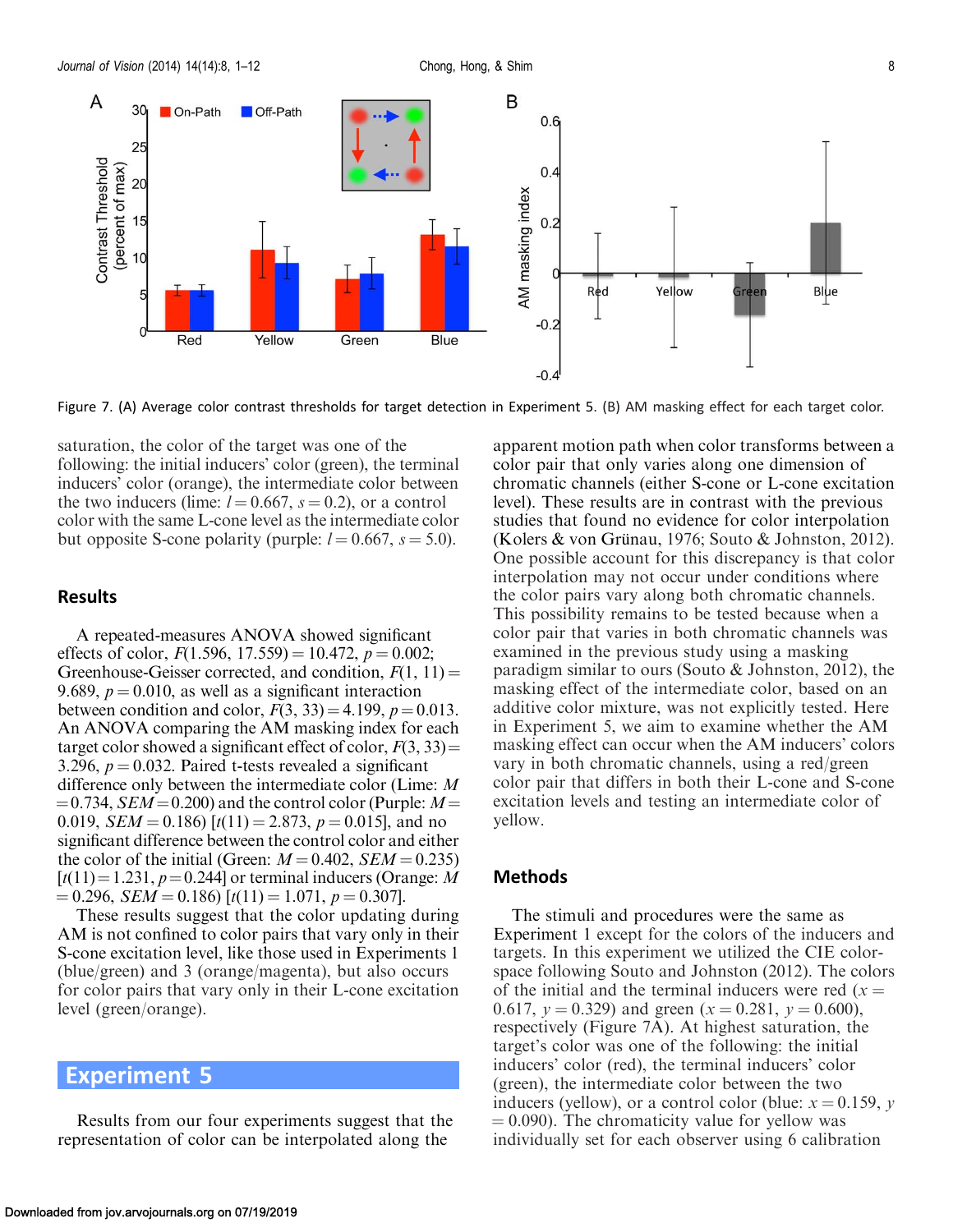trials. During a trial, subjects viewed a colored square  $(4.6 \degree \times 4.6 \degree)$  on either the left or right of central fixation  $(4^{\circ}$  eccentricity) whose color ranged between a red-green ratio of 0.1–0.9. They were instructed to adjust the red-green ratio until the square appeared neither reddish nor greenish. Each observer completed three trials per side (left vs. right) and the final redgreen ratio for each trial was averaged to compute their yellow value (range across subjects:  $x = 0.421 - 0.451$ , y  $= 0.466 - 0.491$ . The order of trials was randomized per subject and the red-green ratio at the beginning of each trial was randomized per trial.

#### Results

A repeated-measures ANOVA comparing AM and target color with a Greenhouse-Geisser correction revealed no significant effect of AM,  $F(1, 9) = 0.349$ ,  $p =$ 0.569, or interaction between AM and color,  $F(2.083, ...)$  $18.751$ ) = 0.265, p = 0.778. An effect of color was significant,  $F(1.693, 15.237) = 4.822$ ,  $p = 0.028$  (Red: M  $= 5.514$ ,  $SE = 0.659$ ; Yellow:  $M = 10.128$ ,  $SE = 2.800$ ; Green:  $M = 7.432$ ,  $SE = 1.916$ ; Blue:  $M = 12.266$ ,  $SE =$ 1.363).

An ANOVA comparing the AM masking index for each target color showed no significant effect of color,  $F(3, 27) = 0.362$ ,  $p = 0.781$ , and subsequent paired ttests also confirmed no significant difference between the AM masking index of the control color (Blue:  $M =$ 0.198,  $SEM = 0.319$ ) and any other colors (Red:  $M =$  $-0.012$ ,  $SEM = 0.168$  [ $t(9) = -0.624$ ,  $p = 0.548$ ]; Yellow:  $M = -0.017$ ,  $SEM = 0.319$   $[t(9) = -0.727, p = 0.486]$ ; Green:  $M = -0.164$ ,  $SEM = 0.205$  [ $t(9) = 0.797$ ,  $p =$ 0.446]).

To directly test the hypothesis that color interpolation during AM would be specific to color pairs that vary only on one chromatic channel, we compared the AM-masking effect for intermediate color in this experiment with that of [Experiments 1](#page-4-0), [3,](#page-6-0) and [4](#page-7-0) where AM inducer pairs change their colors along a single color axis only. We performed a two-way mixed ANOVA of target color (intermediate vs. control) and type of color axis manipulation (single: [Experiments 1](#page-4-0), [3](#page-6-0), [4](#page-7-0) vs. both: [Experiment 5\)](#page-8-0) on the AM-masking index. The main effect of target color was not significant,  $F(1, \mathcal{E})$  $52$ ) = 1.353, p = 0.25], nor was the main effect of color axis manipulation,  $F(1, 52) = 0.847$ ,  $p = 0.362$ . Crucially, the interaction between color and color axis manipulation was significant,  $F(1, 52) = 6.906$ ,  $p =$ 0.011], indicating the AM-masking effect for intermediate color is modulated by color axis manipulation. When comparing [Experiment 5](#page-8-0) to each experiment separately, the interaction effect was significant for [Experiment 3](#page-6-0),  $F(1, 24) = 4.433$ ,  $p = 0.046$ , and for [Experiment 4](#page-7-0),  $F(1, 20) = 5.884$ ,  $p = 0.025$ , and it was

marginally significant for [Experiment 1,](#page-4-0)  $F(1, 24) =$ 3.941,  $p = 0.059$ . These results suggest that the color interpolation during AM is specific to color pairs that vary only on one chromatic channel, either S-cone or L-cone excitation level only, such as those used in [Experiments 1](#page-4-0) (blue/green), [3](#page-6-0) (orange/magenta), and [4](#page-7-0) (green/orange).

#### **Discussion**

Here we investigate how color is updated when it transforms during apparent motion. Unlike previous studies that showed no evidence of intermediate color representations on the apparent motion path (Kolers & von Grünau, [1976;](#page-12-0) Souto & Johnston, [2012\)](#page-12-0), we found that the intermediate color, which is distinct from either color of the apparent motion inducers, can be interpolated during color transformation over the apparent motion paths. In contrast to the previous suggestion that form is updated continuously whereas color follows a discrete step from an initial to a terminal color in its transformation (Kolers & von Grünau, [1976](#page-12-0)), our finding suggests that color can also be interpolated during apparent motion, generating intermediate colors that are not present in the physical input, when it transforms to a new color during apparent motion.

The discrepancy between the previous studies and ours could be explained by the several key differences in the task and stimuli employed. First and most importantly, while early work (Kolers  $\&$  von Grünau, [1976\)](#page-12-0) and a more recent study (Souto & Johnston, [2012\)](#page-12-0) used color pairs for which the intermediate colors can be ambiguous, we chose colors of the initial and terminal inducers and targets based on chromatic contrast varying in only one dimension of color space. More specifically, unlike the color pairs in previous work that differ both in their L-cone and S-cone excitation levels, the color pairs we used have either the same L-cone excitation level and differ only in their Scone excitation level (blue/green and orange/magenta pair) or the same S-cone excitation level and differ only in their L-cone excitation level (green/orange pair). Thus, the intermediate color in our study can be defined by averaging cone excitation values of the inducers with a fixed cone excitation level in the other dimension. Interpolation of features during apparent motion may occur when it involves a simple form of updating along a single dimension of features (e.g., updating color only on one of the color axes). Consistently, when we tested a red/green pair that varies along both color axes, we did not observe a significant AM masking effect for the intermediate color, yellow. Because AM masking was not found for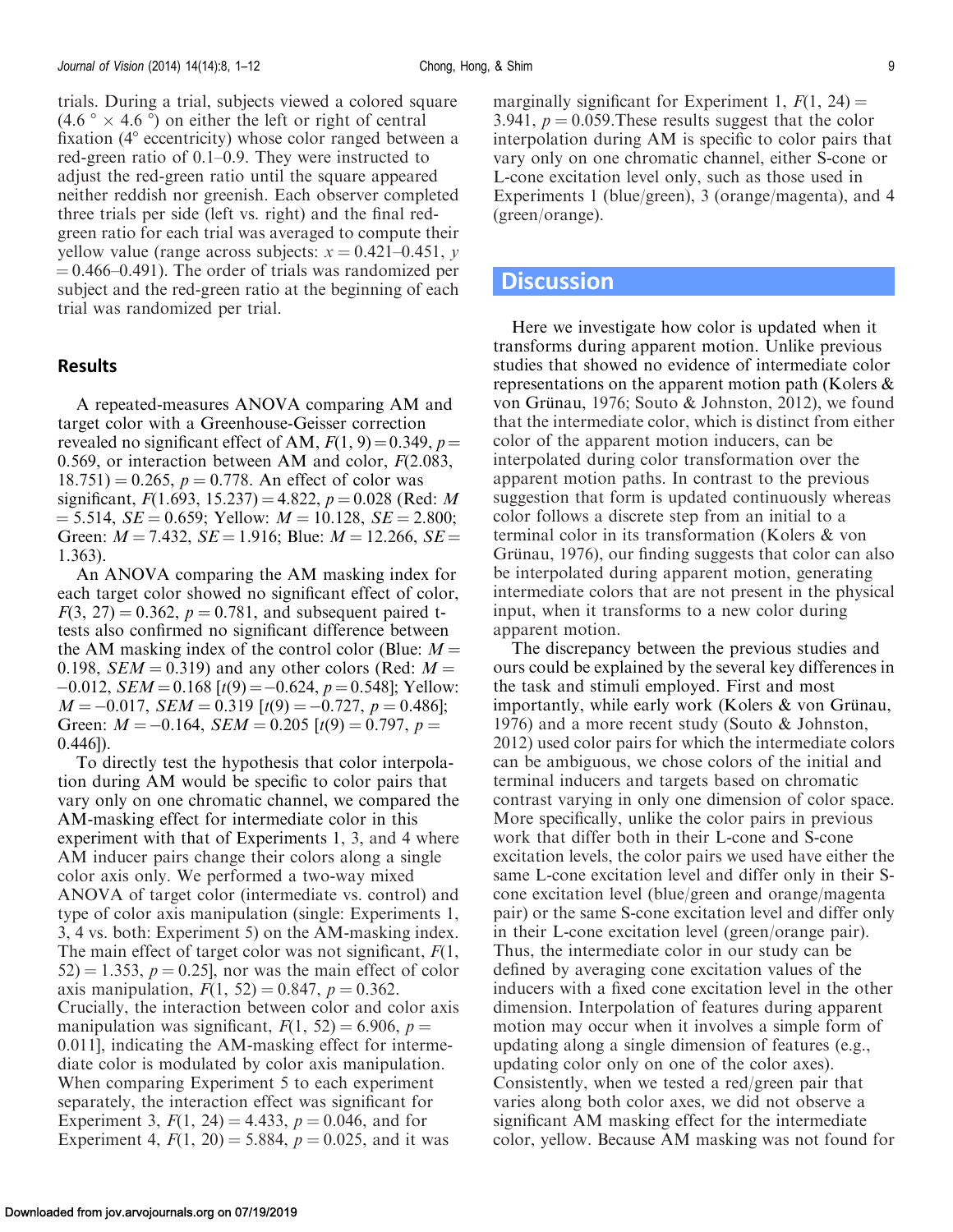any of the other target colors when a red/green pair was used, it should be noted that this result is also consistent with the possibility that not only was an intermediate color not interpolated, but none of the AM-inducing colors was represented on the AM path under such conditions.

Second, it is possible that interpolation of color along the AM path was not observed in previous studies due to luminance cues. Souto and Johnston ([2012\)](#page-12-0) found that color masking on the AM path only occurs when the targets are isoluminant with the background. They further suggest, based on early work (Dimmick, [1920;](#page-11-0) Wertheimer, [1912](#page-12-0)), that luminance information dominates long-range apparent motion. In line with this, a recent study by Nagai, Beer, Krizay, & MacLeod ([2011](#page-12-0)) shows that such luminance cues (brightness) can indeed be integrated in long-range apparent motion when the inducers with different luminance were perceived as the same object. Thus, it may be that intermediate colors can be represented along the AM path only when luminance information in both inducers and targets is excluded as in the current study.

Another difference can be found in the psychophysical methods used to probe illusory representations in each study. Kolers and von Grünau [\(1976](#page-12-0)) used a matching technique, in which observers were asked to match the illusory color they perceived in the apparent motion path with the physically presented color. Appearance of illusory color in the periphery, if perceived, could be different from the appearance of the matching stimulus that is physically presented near fixation (McKeefry, Murray, & Parry, [2007\)](#page-12-0). A recent study from Souto and Johnston [\(2012](#page-12-0)) used a similar 2AFC task to ours, measuring sensitivity to detect differently colored targets. However, this study did not explicitly test a possible intermediate color between red/green stimuli (yellow).

In addition to the AM-induced masking effect for the intermediate color (cyan), we also replicated the previous findings showing AM masking for the terminal color (green) in [Experiment 1.](#page-4-0) This result may be accounted for by predictive updating of color before the terminal inducer is presented as suggested previously (Kolers  $&$  von Grünau, [1976](#page-12-0)). However, when orange/magenta ([Experiment 3](#page-6-0)), green/orange ([Exper](#page-7-0)[iment 4\)](#page-7-0), and red/green ([Experiment 5](#page-8-0)) pairs were used, none of the terminal colors (magenta, orange, and green, respectively) showed a significant AM-induced masking effect compared to a control color failing to confirm predictive updating of color in AM.

Previous behavioral work has demonstrated that color mixing can occur over a short distance in motion, suggesting that color of moving objects can be spatiotemporally integrated into moving stimuli along the motion trajectory (Nishida, Watanabe, Kuriki, &

Tokimoto, [2007](#page-12-0)). However, since the distance between our apparent motion inducers and the target is over  $2^{\circ}$ , which largely exceeds the distance used in their study (3–12 min), our results are not likely to be accounted for by the same mechanism of color mixing. Also, the intermediate colors (cyan, pink, and lime) based on averaged cone-contrast are not always the same as the additive color mixture of two inducing colors (blue/ green, orange/magenta, and orange/green, respectively). Furthermore, when the intermediate color was chosen based on the additive color mixture (individually set yellow from a red/green pair) instead of based on cone-contrast in [Experiment 5,](#page-8-0) we did not observe a significant AM masking effect for the intermediate color, yellow, indicating that an interpolation in the color representation, as shown in shape (Kolers & von Grünau, [1976\)](#page-12-0) and orientation (Chong, Yu, & Shim, [2012\)](#page-11-0), rather than color mixing, is responsible for the results shown in the current study.

It is possible that increased attention to the apparent motion path causes decreases in the detection thresholds for the on-path targets compared to the off-path targets. However, it is unlikely that this attentional difference can account for the AM masking effect for the intermediate color; while the attentional difference between On-path and Off-path is likely to cause a change in detection thresholds for all four target colors, we found a selective threshold elevation only for the intermediate colors (cyan, pink, and lime) and one of the terminal colors (green in [Experiment 1](#page-4-0)).

One consequence of the cone-contrast based color choice in the current study is that, the intermediate colors (cyan, pink, and lime) have cone-contrast with the EES ''white'' background in only one chromatic channel (e.g., cyan and pink: only L-cone contrast, lime: only S-cone contrast) whereas initial and terminal colors have cone-contrast with the background in both chromatic channels. Thus, one may argue that the elevated detection threshold for the intermediate colors can result from this signal difference. However, this is not likely to be the case since the threshold elevation for the intermediate colors was observed only when the colors were presented on-path, but not when they were presented off-path. Furthermore, the threshold elevation was not shown when the same color was used as a control color, indicating that the threshold elevation occurred due to color interpolation rather than due to the specificity of the intermediate colors.

Another point to note is that although we chose the target detection paradigm to avoid problems of conscious biases in subject report, similar to other recent literature on AM masking effects (Hidaka et al., [2011;](#page-11-0) Schwiedrzik et al., [2007](#page-12-0); Souto & Johnston, [2012](#page-12-0); Yantis & Nakama, [1998](#page-12-0)), because no appearance measure was used, such as the color matching procedure in Kolers and von Grünau [\(1976](#page-12-0)), we cannot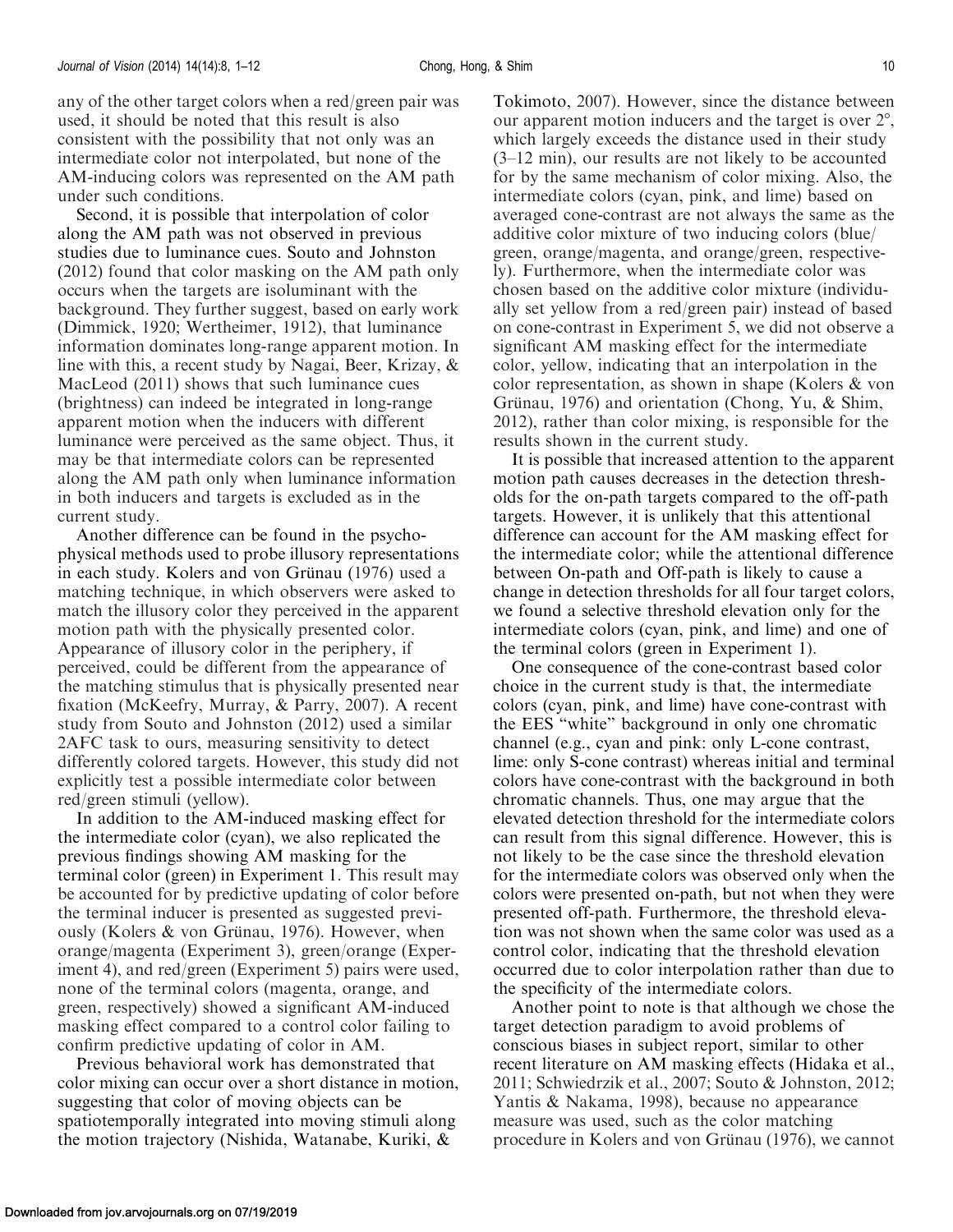<span id="page-11-0"></span>In line with behavioral evidence for illusory representations induced by apparent motion, several neuroimaging studies have demonstrated that the perception of AM leads to increased activation in the region of the primary visual cortex (V1) corresponding to the AM path (Larsen, Madsen, Lund, & Bundesen, [2006;](#page-12-0) Muckli, Kohler, Kriegeskorte, & Singer, [2005](#page-12-0); but see Liu, Slotnick, & Yantis, [2004](#page-12-0)). More recent studies using electroencephalography (EEG) and dynamic causal modeling (DCM) of fMRI data suggest that this activation increase in V1 is driven by feedback signals from  $hMT + / V5$ , which has large receptive fields (Sterzer, Haynes, & Rees, [2006](#page-12-0); Wibral, Bledowski, Kohler, Singer, & Muckli, [2009](#page-12-0)). However, since these studies did not probe how features of an object engaged in AM are represented in these cortical regions, the neural mechanisms underlying feature updating in apparent motion are presently unclear. Recently, we have shown that orientation information is represented in the region of V1 that is retinotopic to apparent motion paths when oriented gratings undergo apparent rotation (Chong et al., 2012). The updated representation of orientation on the AM path suggests a possibility that feedback from other higher order visual areas that are implicated in the processing of object shape, such as lateral occipital cortex (LOC), may play a role in these interpolation processes during apparent motion (Liu et al., [2004;](#page-12-0) Yantis & Nakama, [1998](#page-12-0); Zhuo et al., [2003](#page-12-0)). In the case of color, however, it is not clear whether a similar feedback mechanism contributes to color updating during AM. It has been shown that the representations of color in higher order visual areas, such as human V4 and ventral occipital (VO) cortex, reflect perceptual color rather than chromatic contrast (Brouwer & Heeger, 2009). In the current study, we define colors within dimensions of Cone-Excitation color space, which is manipulating colors along chromatic channels. We found that color updating was observed only when the colors of the AM inducers varied along one dimension of chromatic channels, indicating that the representation of the updated color is more likely to be based on intermediate chromatic contrast rather than the perceptually intermediate color. This also cannot be explained by a higher order color representation such as perceptual distance between AM inducing colors. When the chromaticity values of the inducing colors are transformed to the chromaticity values in a perceptual color space (i.e., CIE Lab), the perceptual distance between green and blue (where we observed color updating) is larger than the distance between red and green (where we did not observe color updating). Our finding, thus, suggests

that the illusory color representation during AM may be reconstructed earlier than V4.

In conclusion, our study shows that intermediate colors, different from the colors of apparent motion inducers, can be interpolated when the color of an object changes during apparent motion. Together with previous studies that revealed interpolation of objects' form (Hidaka et al., 2011), this finding suggests that intermediate features can be represented in apparent motion for both form and color, presumably via similar interpolation processes.

Keywords: apparent motion, color updating, feature interpolation, masking

## Acknowledgments

This research was supported by Burke Award to WMS. We thank Ariana Familiar for help collecting and analyzing a portion of the data and for feedback on the manuscript.

Commercial relationships: none. Corresponding author: Won Mok Shim. Email: Won.Mok.Shim@dartmouth.edu. Address: Department of Psychological and Brain Sciences, Dartmouth College, Hanover, NH.

## References

- Anstis, S. M., & Cavanagh, P. (1983). A minimum motion technique for judging equiluminance. In J. D. Mollon & L. T. Sharpe (Eds.), Colour vision: Psychophysics and physiology. (pp. 66–77). London: Academic Press.
- Brainard, D. H. (1997). The Psychophysics Toolbox. Spatial Vision, 10, 443–446.
- Brouwer, G. J., & Heeger, D. J. (2009). Decoding and reconstructing color from responses in human visual cortex. Journal of Neuroscience, 29, 13992– 14003.
- Chong, E., Yu, Q., & Shim, W. M. (2012). Representation of stimulus features in V1 along the apparent motion path. Journal of Vision, 12(9): 753, http:// www.journalofvision.org/content/12/9/753, doi:10. 1167/12.9.753. [[Abstract](http://www.journalofvision.org/content/12/9/753)]
- Dimmick, F. L. (1920). An experimental study of visual movement and the phi phenomenon. The American Journal of Psychology, 31, 317–320.
- Hidaka, S., Nagai, M., Sekuler, A. B., Bennett, P. J., & Gyoba, J. (2011). Inhibition of target detection in